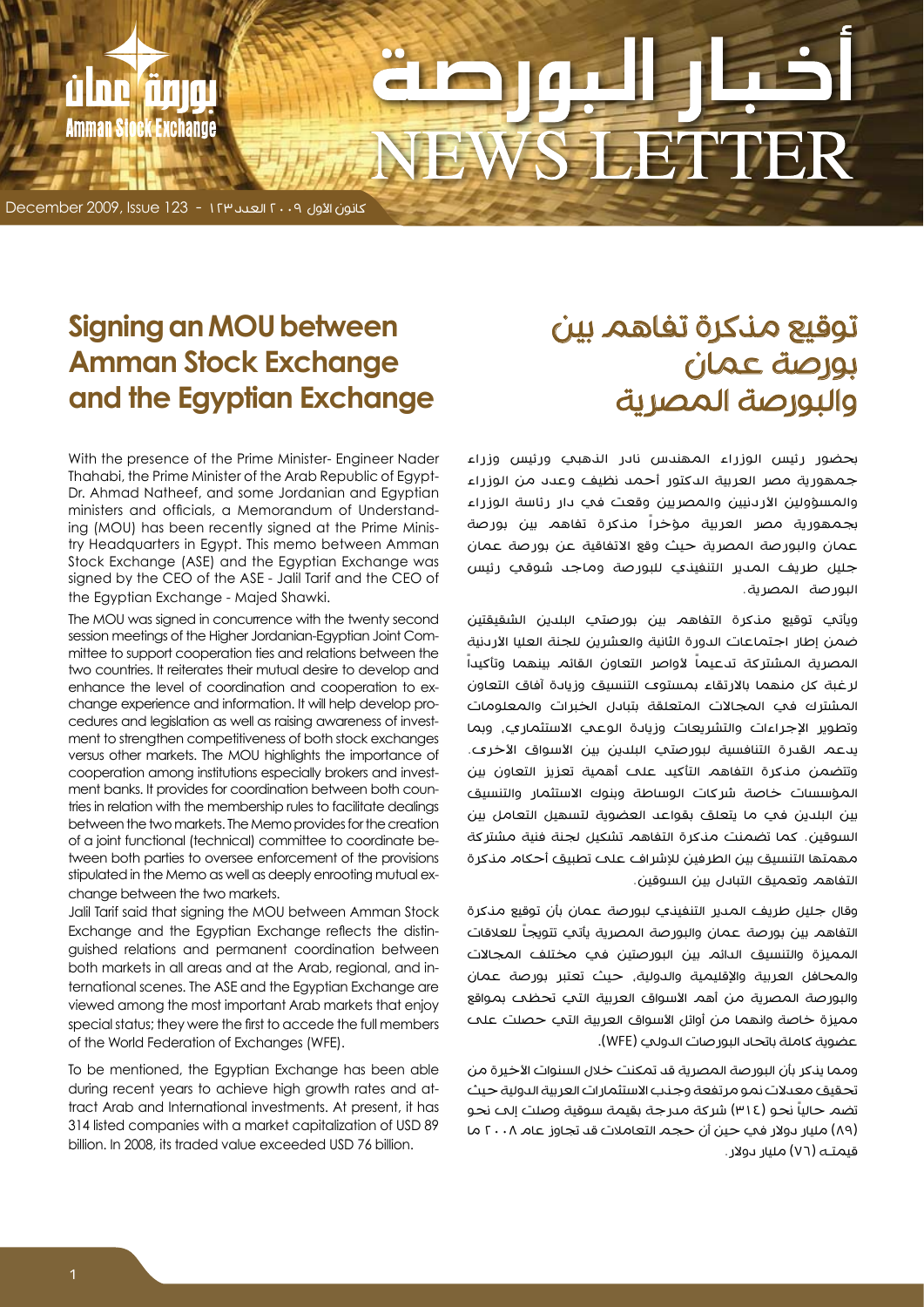### **ASE held an Academic Day in South Jordan of**

## حملة تثقيفية وتوعوية في جنوب المملكة الأردنية

Amman Stock Exchange (ASE) held an Academic Day at Mu'tah University and the University of Jordan Agaba der Azar and the University Presidents for both universities. branch in the presence of the deputy CEO of ASE, Mr. Na-

dan capital market to pics relevant to Joring in addition to a and securities tradglimpse on the main concepts related to the capital market including securities. bonds, mutual funds, porate aovernance. right issues and cor-Also, ASE presented live trading sessions and answered the students' enquiries.



The Deputy CEO of the ASE, Mr. Nader Azar said that holding such lectures goes in line with the ASE's policy of strengthening its ties with the local community and spreading the investment culture and raising awareness among citizens and investors. Mr. Azar also stressed the important role of the capital market in increasing investments and creating job opportunities, which supports the economic growth in the kingdom and attracts local and foreign investments as the non - Jordanian investments reached about (48%) of the ASE market capitalization.

The event witnessed a remarkable attendance as the number of participants reached about (500) students in each university. عقدت بورصة عمان حملة تثقيفية وتوعوية في جنوب المملكة لنشر ثقافة الاستثمار وزيادة الوعي لدى المواطنين والمتعاملين بالأوراق المالية حيث تم عقد يوم علمي بالتعاون مع جامعة مؤتة يوم الأربعاء الموافق 2009/11/18 ويوم علمي آخر بالتعاون مع الجامعة األردنية فرع العقبة يوم السبت الموافق 2009/11/21 تخلله عقد عدد من المحاضرات التثقيفية

> لطالب الجامعتين بمشاركة نائب المدير التنفيذي لبورصة عمان نادر عازر، حيث ركزت هذه المحاضرات على التطورات التقنية والفنية والكمية في بورصة عمان وعلم المواضيع الأساسية المرتبطة بسوق رأس المال الأرىني والتعامل بالأوراق المالية، إضافة إلى إعطاء لمحة عن بعض المفاهيم واألدوات األساسية المرتبطة بسوق رأس المال، بما في ذلك الأسهم والسندات وصناديق االستثمار المشترك وحقوق االكتتاب وحوكمة الشركات، كما أقامت بورصة عمان على هامش اليوم العلمدي فدي كلتا الجامعتين معر ضاً تم فيه عرض جلسة التداول بشكل حي ومباشر وتوزيع المنشورات باإلضافة إلى اإلجابة على استفسارات الطالب.

اشار السيد عازر بأن عقد مثل هذه الأنشطة يأتب حرصاً من بورصة عمان علم توثيق صلاتها والتواصل المستمر بالمجتمع المحلب، وتماشياً مع الإستر اتيجية التثقيفية والتعليمية التب تبنتها البور صة فب مجال نشر ثقافة االستثمار وزيادة الوعي لدى المواطنين والمتعاملين باألوراق المالية. كما أكد على أهمية سوق رأس المال الوطني في زيادة الاستثمارات وخلق فرص التوظيف الأمر الذي يسهم في تعزيز معدلات النمو الاقتصادي بالمملكة هذا بالإضافة إلى جذب االستثمارات المحلية والخارجية، حيث شكلت االستثمارات غير الأردنية نحو (٤٤٨) من مجمل القيمة السوقية للبورصة.

ومما يذكر بأن هذه الأيام العلمية قد لاقت إقبالاً كبيراً من قبل الطلاب وقد بلغ عدد المشار كين ما يزيد عن (٥٠٠) مشارك في كل جامعة.

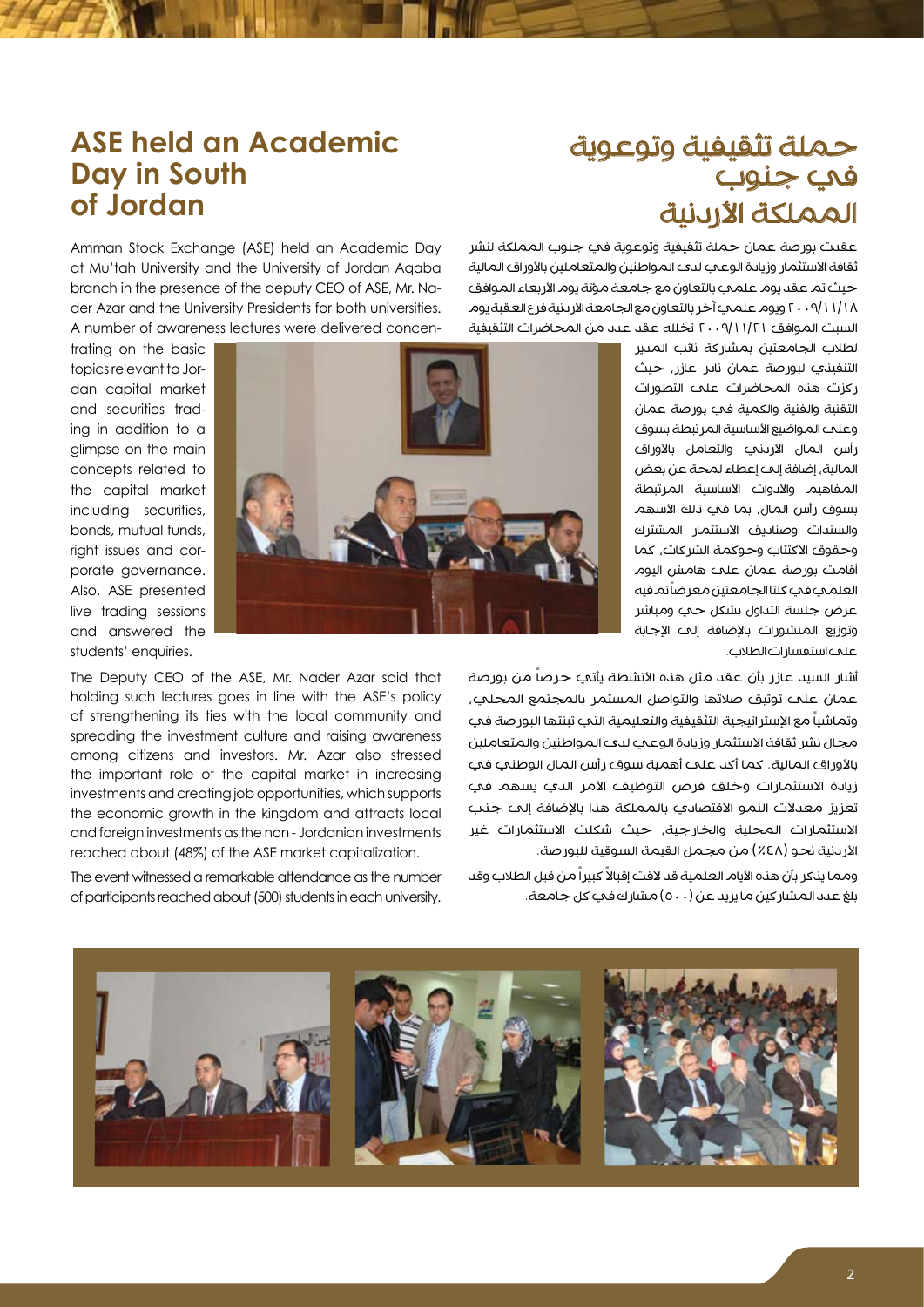## **ASE Participates in the the 1st Conference on "IT Risk Management and Business Continuity" in Arab Financial and Stock Markets**

Amman Stock Exchange (ASE), represented by Mr. Saad ations and Technical Support Division at the Information partment and Eng. Mohammed Shajrawi Chief Of Oper-Alawneh, Head of the surveillance and Inspection Deed in the 1st Conference on "IT Risk Management and & Communications Technology Department, participat-Business Continuity" in Arab Financial and Stock Markets" which was held in Beirut- Lebanon, and Organized by Union of Arab Stock Exchanges, during the period from 10-12 November 2009.

## **ASE Performance**

crease in comparison with the end of 2008. This came float shares closed at  $(2583.5)$  points, a  $(6.3\%)$  deber 2009, as the ASE price index weighted by free-ASE performance revealed a decline during Novemas a result of the decrease in financial sector index by  $(13.1\%)$ , and the industry sector index by  $(0.54\%)$ , but the increase of the services sector by (4.3%). The index weighted by market capitalization closed at lion compared to JD (19.8) billion in the same period ing volume until November 2009 reached JD (9) bilcrease in comparison with the end of 2008. The trad- $(5582.7)$  points at the end of November, a  $(10.6\%)$  deof the last year, a  $(54.5%)$  decrease. The number of parison with (5.2) billion shares at the same period of traded shares increased to (5.5) billion shares in comlast year, a (5.2%) increase. The number of executed crease of (23.6%) in comparison with the same period contracts decreased to (2.774) million contracts, a deof last year. Market capitalization of listed companies  $\gamma$  ion, a (9.4%) decrease against the end of year 2008, decreased by JD (2.3) billion reaching JD (23.027) bilconstituting (152.9%) of the GDP.

# بورصة عمان تشارك في المؤتمر الأول حول " إدارة المخاطر المعلوماتية واستمرارية الأعمال" في أسواق المال العربية

بحضور رئيس الوزراء المهندس نادر الذهبي ورئيس وزراء جمهورية شاركت بورصة عمان ممثلة بالسيد سعد عالونة رئيس دائرة الرقابة والتفتيش والمهندس محمد الشجراوي رئيس قسم العمليات والدعم الفنيب بدائرة تكنولوجيا المعلومات والاتصالات في المؤتمر الأول حول "إدارة المخاطر المعلوماتية واستمرارية الأعمال" في أسواق المال العربية، والذي عقد في مدينة بيروت بتنظيم من اتحاد البورصات العربية خالل الفترة  $5.69/11/15 - 1.60$ 

# أداء بورصة عمان

أظهرت مؤشرات الأداء في بورصة عمان تراجعاً خلال شهر تشرين الثاني من عام ٢٠٠٩. حيث أغلق الرقم القياسي المرجح للأسهم الحرة عند (٢٥٨٣,٥) نقطة وبانخفاض نسبته (٦,٣٪) مقارنة مع مستواه في نهاية العام ٢٠٠٨ ، وقد جاء ذلك نتيجة لانخفاض الرقم القياسي لأسعار أسهم القطاع المالي بنسبة (١٣٫١٪), وقطاع الصناعة بنسبة (٥٤.5٪), بينما ارتفع لقطاع الخدمات بنسبة (٤.٣٪), كما أغلق الرقم القياسي المرجح بالقيمة السوقية عند (٥٥٨٢,٧) نقطة بانخفاض نسبته )%10.6( مقارنة مع مستواه في نهاية العام .2008 وبلغ حجم التداول لغاية شهر تشرين الثاني 2009 حوالي )9( مليار دينار مقارنة مع )19.8( مليار دينار لنفس الفترة من العام الماضي وبانخفاض نسبته (٥٤٫٥٪). وبالنسبة لعدد الأسهم المتداولة فقد ارتفع ليصل إلى (٥,٥) مليار سهم مقارنة مع (٥,٢) مليار سهم للعام الماضي وبارتفاع نسبته (٥,٢٪)، كما انخفضت عدد العقود المنفذة ليصل إلى (٢,٨) مليون عقد، بانخفاض نسبته )%23.6( لنفس الفترة من العام الماضي. وبالنسبة للقيمة السوقية للأسهم المدرجة في بورصة عمان فقد انخفضت بمقدار (٢,٣) مليار دينار لتصل إلى )23.027( مليار دينار وبانخفاض نسبته )%9.4( مقارنة مع نهاية عام 2008 لتشكل مـا نسبتــه )%152.9( من الناتج المحلب الإجمالي.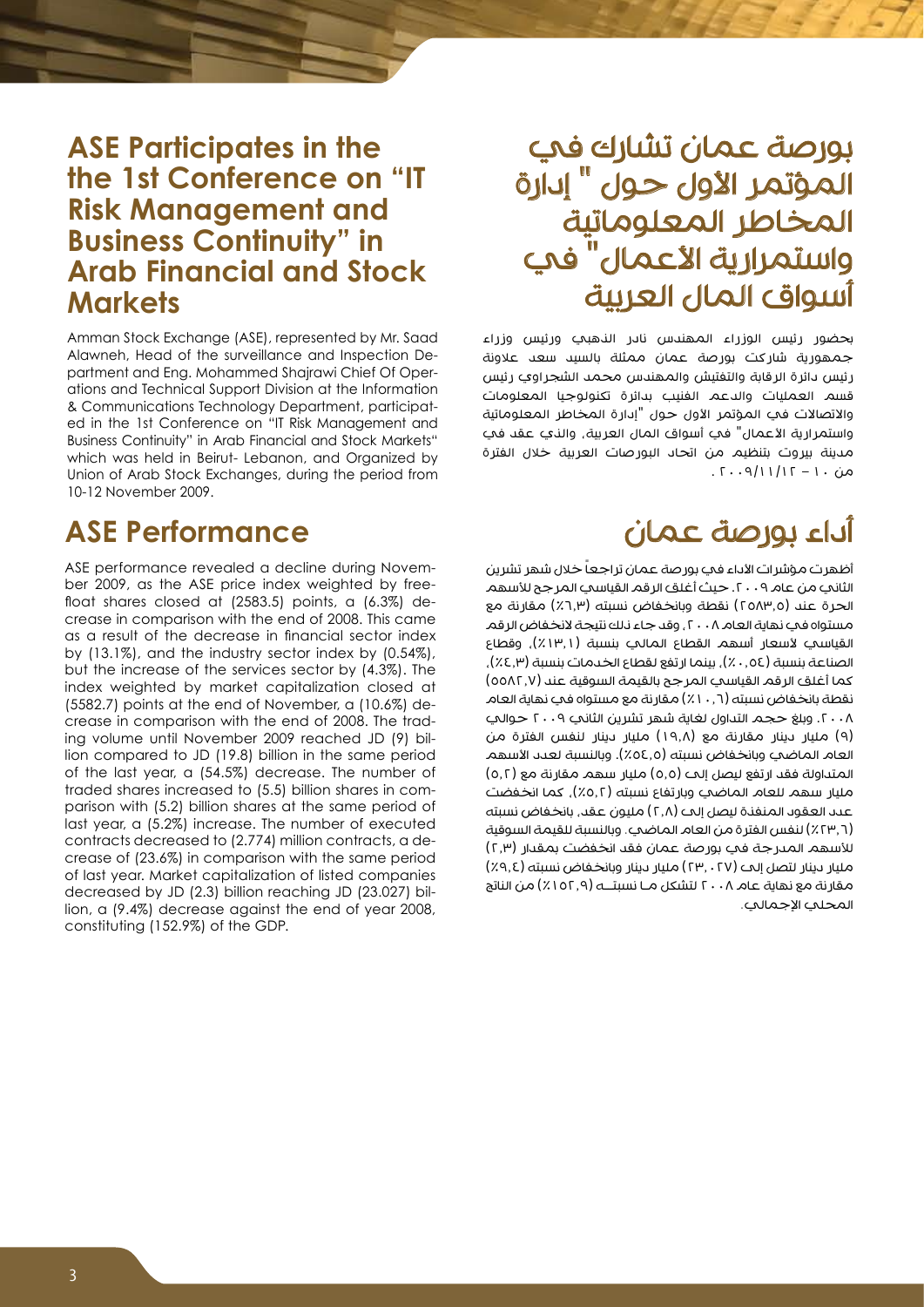## قرارات بورصة عمان

## **ASE Resolutions**

#### **CEO** decisions:

- List the (689.655) shares capital increase of AL-Faris National Company for Investment and Export, as of November 1, 2009. The company paid in capital reached (34) million shares.
- List the Twentieth –Seventh issue of Treasury Bills for the year 2009, as of November 2, 2009. The maturity date is 8/4/2010 and the total value is JD (34) million.
- List the (5) million right issues capital increase of Arab International Hotels, as of November 1, 2009.
- List the (272.400) shares capital increase of AL-Jamil for Investment, as of November 1, 2009. The company paid in capital reached (1.5) million shares.
- Suspend the Trading of The Arab Assurers.As of November 8, 2009.
- List the (20.000) shares capital increase of Unified Transport and Logistics, as of November 11, 2009. The company paid in capital reached (6.531.057) shares.
- List the thirty-Eighth issue of the Water Authority Bills, as of November 15, 2009. The maturity date is  $11/10/2012$ . The total value is JD  $(36)$  million, and  $(5.752%)$  interest rate.
- List the (4) million shares of Jordan Marble CO.P.L.C in the Second Market as of November 19, 2008.
- List the Twentieth –Sixth issue of Treasury Bills for the year 2009, as of November 19, 2009. The maturity date is  $1/4/2010$  and the total value is JD (50) million.
- List the Twentieth –Eighth issue of Treasury Bills for the year 2009, as of November 19, 2009. The maturity date is 15/4/2010 and the total value is JD (100) million.
- List the Twentieth –ninth issue of Treasury Bills for the year 2009, as of November 19, 2009. The maturity date is  $19/4/2010$  and the total value is JD  $(50)$  million.
- List the Thirtieth issue of Treasury Bills for the year 2009, as of November 19, 2009. The maturity date is 20/4/2010 and the total value is JD (50) million.
- List the thirty-First issue of Treasury Bills for the year 2009, as of November 19, 2009. The maturity date is  $21/4/2010$ and the total value is JD (75) million.
- List the thirty-Second issue of Treasury Bills for the year 2009, as of November 19, 2009. The maturity date is  $22/4/2010$  and the total value is JD  $(41)$  million.
- List the thirty-fourth issue of Treasury Bills for the year 2009, as of November 19, 2009. The maturity date is  $28/4/2010$  and the total value is JD (50) million.
- Re-trade the shares of The Arab Assurers, as of November 30, 2009

#### قرارات المدير التنفيذي:

- إدراج أسهم الزيادة في رأس مال شركة الفارس الوطنية لالستثمار والتصدير والبالغة (٦٨٩,٦٥٥) سهماً, ليصبح رأس المال المدرج في البورصة (٣٤) مليون سهماً, ونلك اعتباراً من ١١/١/١٠٠٩.
- إدراج اإلصدار السابع والعشرون من اذونات الخزينة لعام 2009 استحقاق 2010/4/8 والبالغ عددها ) 50.000( سند بقيمة اسمية مقدارها )1000( دينار وقيمة إجمالية تبلغ (٥٠) مليون دينار ، وذلك اعتباراً من١١/٢-٢٠٠٩.
- إدراج ( ٥) مليون حق اكتتاب باسهم الزيادة في الشركة العربية الدولة للفنادق وذلك اعتباراً من.2009/11/11
- إدراج أسهم الزيادة في رأس مال شركة الجميل لالستثمارات العامة والبالغة (٢٧٢,٤٠٠) سهماً، ليصبح رأس المال المدرج في البور صة (١,٥) مليون سهماً، ونلك اعتبار اً من ١١/٨ /٢٠٠٩.
- إيقاف التداول بأسهم شركة الضامنون العرب للتامين في البورصة وذلك اعتباراً من .2009/11/8
- إدراج أسهم الزيادة في رأس مال شركة الموحدة للنقل والخدمات اللوجستية والبالغة (٢٠,٠٠٠) سهماً، ليصبح رأس المال المدرج في البورصة (٦,٥٣١,٠٥٧) سهماً, ونلك اعتباراً من ٠٠٩/١١/١٠.
- إدراج اإلصدار الثامن والثالثون من سندات سلطة المياه استحقاق  $(1,\cdots)$  والبالغ عددها  $(1)$  آلاف بقيمة اسمية مقدارها  $(1,0.01)$ دينار وقيمة إجمالية تبلغ (٣٦) مليون دينار, وسعر فائدة( ٥,٧٥٢٪) ونلك اعتباراً من .2009/11/15
- إدراج أسهم شركة رخام الأردن والبالغة عددها (٤) مليون سهماً في السوق الثاني، ونلك اعتبار اً من ١١/١٩/١٩ . ٢٠٠٩.
- إدراج الإصدار السادس والعشرون من اذونات الخزينة لعام ٢٠٠٩ استحقاق  $(1 \cdots)$ والبالغ عددها  $(0 \cdots 0)$  سند بقيمة اسمية مقدارها  $(1 \cdots 1)$ دينار وقيمة إجمالية تبلغ (٥٠) مليون دينار , وذلك اعتباراً من١/١١/١٩٠٦.
- إدراج الإصدار الثامن والعشرون من انونات الخزينة لعام ٢٠٠٩ استحقاق )1000( دينار وقيمة إجمالية تبلغ )100( مليون دينار، وذلك اعتباراً <sup>2010</sup>/4/15 والبالغ عددها ) 100.000( سند بقيمة اسمية مقدارها من.2009/11/19
- إدراج اإلصدار التاسع والعشرون من اذونات الخزينة لعام 2009 استحقاق  $(1 \cdots)$  والبالغ عددها  $(0 \cdots 0)$  سند بقيمة اسمية مقدارها  $1 \cdots$ دينار وقيمة إجمالية تبلغ )50( مليون دينار، وذلك اعتباراً من.2009/11/19
- إدراج الإصدار الثلاثين من انونات الخزينة لعام ٢٠٠٩ استحقاق ٢٠١٠/٤/٢٠ والبالغ عددها ( ٥٠,٠٠٠) سند بقيمة اسمية مقدارها (١٠٠٠) دينار وقيمة إجمالية تبلغ (٥٠) مليون دينار ، ونلك اعتباراً من١١/١٩/١٩ . ٢٠٠٩.
- إدراج الإصدار الحادي والثلاثين من اذونات الخزينة لعام ٢٠٠٩ استحقاق  $(1 \cdots)$ والبالغ عددها  $(20, \cdots)$ سند بقيمة اسمية مقدارها  $7 \cdot 1 \cdot / 5$ دينار وقيمة إجمالية تبلغ (٧٥) مليون دينار ، ونلك اعتباراً من١١/١٩(٢٠٠٩.
- إدراج اإلصدار الثاني والثالثين من اذونات الخزينة لعام 2009 استحقاق  $(1 \cdots)$ والبالغ عددها  $(21, \cdots)$ سند بقيمة اسمية مقدارها  $1 \cdots / 5$ دينار وقيمة إجمالية تبلغ (٤١) مليون دينار ، ونلك اعتباراً من١/١١/ ٢٠٠٩.
- إدراج الإصدار الرابع والثلاثين من اذونات الخزينة لعام ٢٠٠٩ استحقاق  $(1 \cdots)$ والبالغ عددها  $(0 \cdots 0)$ سند بقيمة اسمية مقدارها  $1 \cdots$ ا دينار وقيمة إجمالية تبلغ (٥٠) مليون دينار , ونلك اعتباراً من١/١١/١٩٠٩.
- إعادة التداول بأسهم شركة الضامنون العرب في البورصة وذلك اعتباراً من  $.7.9/11/4.$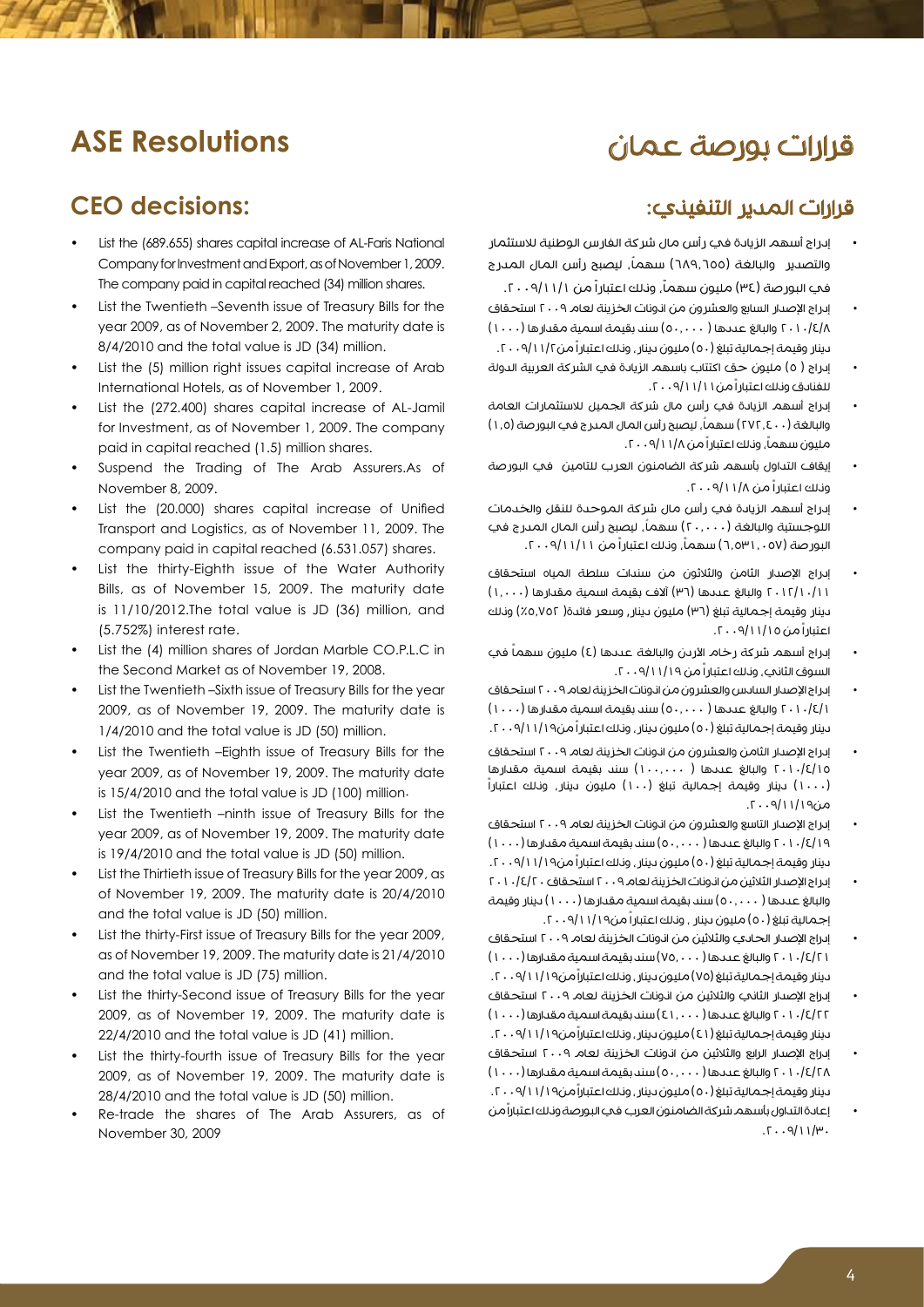# مؤشرات أداء بورصة عمان

# **ASE Performance Indicators**

|                              | $\%$<br>Change | تشرين الأول<br>October | تشرين الثانب<br><b>November</b> |                                    |
|------------------------------|----------------|------------------------|---------------------------------|------------------------------------|
| Trading Value (JD m)         | (36.6)         | 747.9                  | 474.2                           | حجم التداول (مليون دينار)          |
| Avg. Daily Trading Value (m) | (30.1)         | 35.6                   | 24.9                            | المعدل اليومي لحجم التداول (مليون) |
| No. of Traded Shares (m)     | (25.7)         | 485.2                  | 360.7                           | عدد الأسهم (مليون)                 |
| No. of Contracts (thousand)  | (24.9)         | 236.1                  | 177.1                           | عىد العقود (بالألف)                |
| Market Capitalization (JD m) | (1.1)          | 23273                  | 23027                           | القيمة السوقية (مليون دينار)       |

## **Foreign Investment**

- The value of shares purchased by Non-Jordanians in November equaled JD(54.5) million, (82.2%) of which were purchased by Arabs.
- The value of shares sold by Non-Jordanians was JD  $(60.5)$  million,  $(78.9\%)$  of which were sold by Arabs.
- During this month, net Non-Jordanian investments showed a negative balance of JD (6) million.
- Jordanians represented (48.3%) of ASE capitalization, By the end of November, shares owned by non-(33.3%) of which are owned by Arab investors and (15%) by Non-Arabs.

# الاستثمـار الأجنبي

- بلغت قيمة الأسهم المشتراة من قبل غير الأردنيين خلال شهر تشرين الثاني (٥٤.٥) مليون دينار، منها (٨٢.٢/ لمستثمرين عرب.
- بلغت قيمة الأسهم المباعة من قبل غير الأردنيين (٦٠,٥) مليون دينار، منها )%78.9( تم بيعها من قبل مستثمرين عرب.
- بلغ صافي استثمار غير الأردنيين خلال هذا الشهر (٦) مليون دينار بالسالب.
- شكلت الأسهم المملوكة من قبل غير الأرينيين (٤٨.٣٪) من القيمة السوقية للبورصة في نهاية تشرين الثاني، منـها (٣٣٣,٣) لمستثمرين عرب، و(١٥٪) لغير العرب.

## الشركات العشر الأكثر ارتفاعاً في أسعار أسهمها **TOP TEN PERFORMERS**

| <b>COMPANY'S NAME</b>                          | $(%)^{\ast}$ | الإغلاق<br>Closing | اســـــــــم الشـــــركـــــــة           |
|------------------------------------------------|--------------|--------------------|-------------------------------------------|
| UNITED GROUP HOLDINGS                          | 42.1         | 0.81               | المجموعة المتحدة القابضة                  |
| AL-JANUOB FILTERS MANUFACTURING                | 35.4         | 2.56               | الجنوب لصناعة الفلاتر                     |
| AL-TAJAMOUAT FOR TOURISTIC PROJECTS            | 25.4         | 0.84               | التجمعات للمشاريع السياحية                |
| <b>JORDAN CLOTHING</b>                         | 25.2         | 2.78               | الألبسة الأردنية                          |
| RUM GROUP FOR TRANSPORTATION & TOURISM INV.    | 24.3         | 1.28               | مجموعة رم للنقل والاستثمار السياحي        |
| <b>INVESTMENT HOUSE FOR FINANCIAL SERVICES</b> | 21.0         | 1.27               | ست الاستثمار للخدمات المالية              |
| AL-QARIA FOOD & VEGETABLE OIL INDUSTRIES       | 16.0         | 1.96               | القرية للصناعات الغذائية والزيوت النباتية |
| <b>JORDAN FRENCH INSURANCE</b>                 | 15.6         | 1.04               | الأرىنىة الفرنسية للتامين                 |
| ARAB UNION INTERNATIONAL INSURANCE             | 14.5         | 1.34               | الاتحاد العربب الدولب للتأمين             |
| <b>JORDAN TRADE FACILITIES</b>                 | 14.4         | 1.35               | التسهيلات التجارية الاردنية               |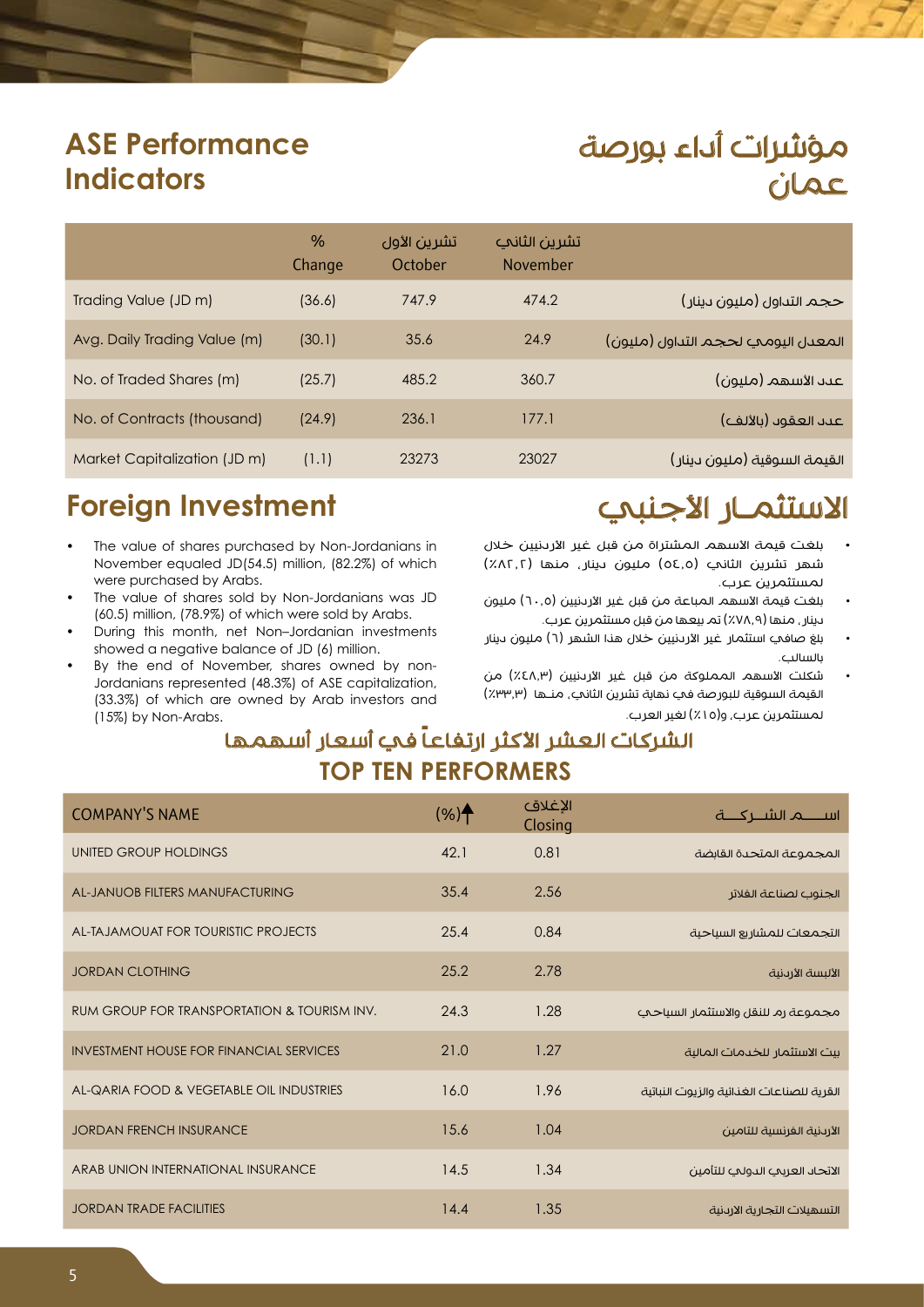## الشركات العشر الأكثر انخفاضاً في أسعار أسهمها **WORST TEN PERFORMERS**

| <b>COMPANY'S NAME</b>                                                    | (%)  | الإغلاق<br>Closing |                                                                 |
|--------------------------------------------------------------------------|------|--------------------|-----------------------------------------------------------------|
| THE INVERTORS & EASTERN ARAB FOR INDUSTRIAL & REAL<br><b>ESTATE INV.</b> | 39.8 | 1.30               | المستثمرون والشرق العربب للاستثمارات<br>الصناعية والعقارية      |
| UNION INVESTMENT CORPORATION                                             | 31.7 | 1.90               | الاتحاد للاستثمارات المالية                                     |
| UNION LAND DEVELOPMENT                                                   | 22.7 | 1.70               | الاتحاد لتطوير الاراضحي                                         |
| AMOUN INTERNATIONAL FOR INVESTMENTS                                      | 21.7 | 1.08               | عمون الدولية للاستثمارات المتعددة                               |
| <b>DARAT JORDAN HOLDINGS</b>                                             | 21.7 | 0.83               | بارات الاربنية القابضة                                          |
| MIDDLE EAST PHARMA. & CHMICAL IND. & MEDICAL AP-<br><b>PLIANCER</b>      | 19.8 | 2.79               | الشرق الاوسط للصناعات الدوائية والكيماوية<br>والمستلزمات الطبية |
| AL- JAMIL FOR GENERAL INVESTMENT                                         | 19.5 | 4.75               | الجميل للاستثمارات العامة                                       |
| SPECIALIZED JORDANIAN INVESTMENT                                         | 18.5 | 3.09               | الاردنية للاستثمارات المتخصصة                                   |
| <b>GENERAL INVESTMENT</b>                                                | 17.9 | 3.57               | الاستثمارات العامة                                              |
| SPECIALIZED TRADING & INVESTMENT                                         | 17.4 | 1.14               | المتخصصة للتجارة والاستثمارات                                   |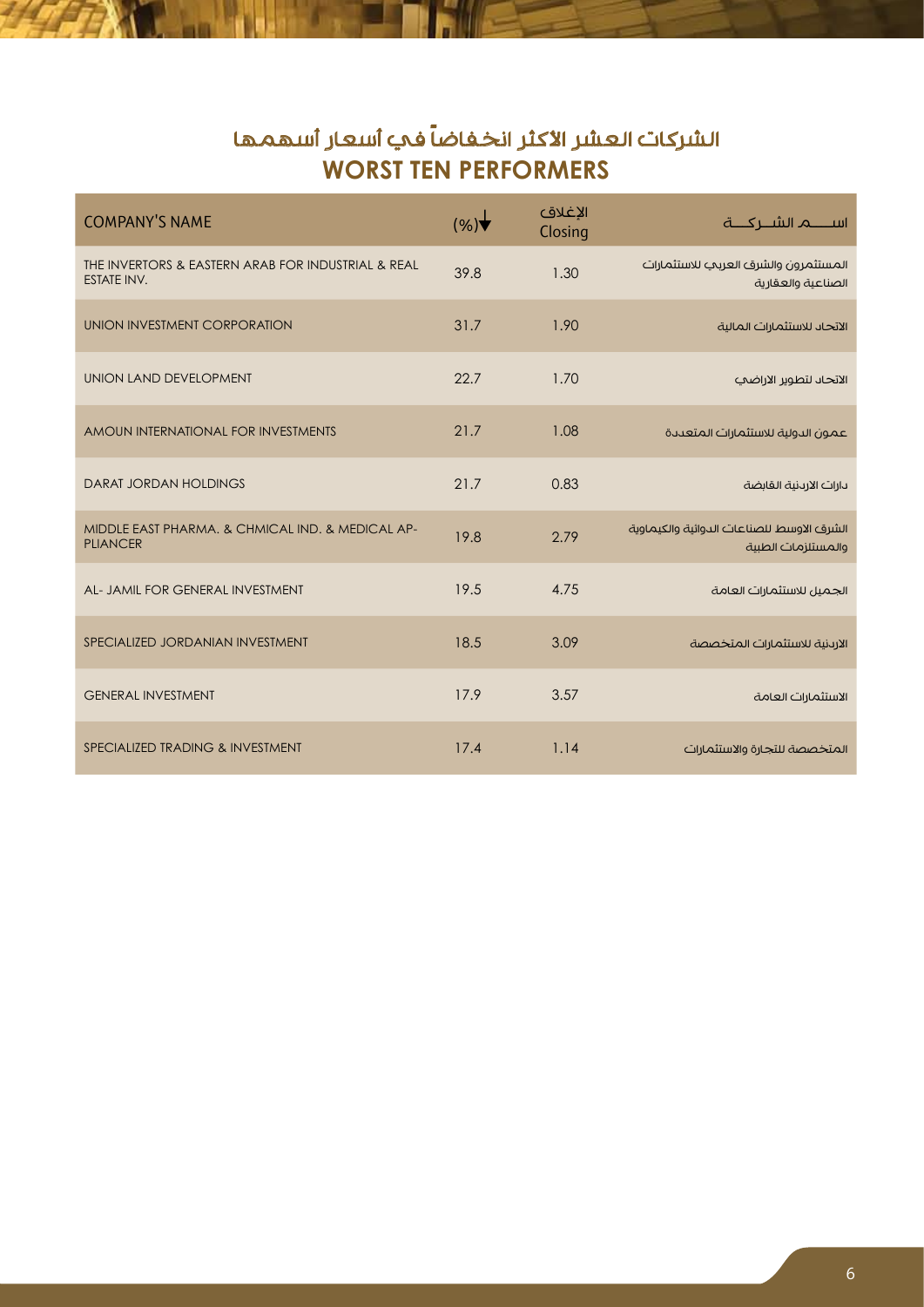## الشركات العشر الاكثر تداولاً في بورصة عمان لشهر تشرين الثاني ٢٠٠٩ TOP TEN COMPANIES BY VALUE TRADED AT THE ASE, NOVEMBER 2009

| <b>COMPANY'S NAME</b>                        | سعر الإغلاق<br><b>Closing Price</b><br>الشهر السابق<br>Last month | الشهر الحالب | ٪ النسبة إلى<br>التداول الكلمي<br>للبورصة<br>%To The Total<br>This month Value Traded | حجم التداول (بينار)<br><b>Value Traded</b><br>(JD) |                                       |
|----------------------------------------------|-------------------------------------------------------------------|--------------|---------------------------------------------------------------------------------------|----------------------------------------------------|---------------------------------------|
| AL AHLIA ENTERPRISES                         | 2.65                                                              | 2.48         | 15.9                                                                                  | 75,425,869                                         | الاهلية للمشاريع                      |
| ALIA-THE ROYAL JORDANIAN AIRLINES            | 2.26                                                              | 2.02         | 6.4                                                                                   | 30,297,070                                         | عالية -الخطوط الجوية الملكية الأردنية |
| <b>AMWAL INVEST</b>                          | 1.19                                                              | 1.11         | 4.0                                                                                   | 19,010,763                                         | أموال انفست                           |
| UNION LAND DEVELOPMENT                       | 2.20                                                              | 1.70         | 3.8                                                                                   | 17,804,170                                         | الاتحاد لتطوير الاراضح                |
| UNITED GROUP HOLDINGS                        | 0.57                                                              | 0.81         | 3.7                                                                                   | 17,555,204                                         | المجموعة المتحدة القانضة              |
| <b>ARAB BANK</b>                             | 13.44                                                             | 12.60        | 3.6                                                                                   | 16,937,098                                         | البنك العربب                          |
| SPECIALIZED INVESTMENT COM-<br><b>POUNDS</b> | 3.00                                                              | 3.20         | 3.5                                                                                   | 16,413,393                                         | التجمعات الاستثمارية المتخصصة         |
| <b>TAAMEER JORDAN HOLDINGS</b>               | 0.58                                                              | 0.58         | 3.1                                                                                   | 14,668,726                                         | الاردنية للتعمير القابضة              |
| UNITED ARAB INVESTORS                        | 0.60                                                              | 0.55         | 2.8                                                                                   | 13,291,038                                         | المستثمرون العرب المتحدون             |
| <b>JORDAN CLOTHING</b>                       | 2.22                                                              | 2.78         | 2.6                                                                                   | 12,566,168                                         | الالبسة الاردنية                      |
| <b>TOTAL</b>                                 |                                                                   |              | 49.3                                                                                  | 233,969,499                                        | المجموع                               |

#### الشركات العشر الاكبر من حيث القيمة السوقية كما في نهاية شهر تشرين الثاني ٢٠٠٩ TOP TEN COMPANIES BY MARKET CAPITALIZATION AT THE ASE, NOVEMBER 2009

| <b>COMPANY'S NAME</b>                            | سعر الاغلاق<br><b>Closing Price</b> |                            | ٪ النسبة إلى<br>القيمة السوقية<br>للبورصة | القيمة السوقية<br>(مليون دينار) |                                 |
|--------------------------------------------------|-------------------------------------|----------------------------|-------------------------------------------|---------------------------------|---------------------------------|
|                                                  | الشهر السابق<br>Last month          | الشهر الحالب<br>This month | %To The Total<br>Market Cap.              | Market Cap.<br>(Million JD)     |                                 |
| <b>ARAB BANK</b>                                 | 13.44                               | 12.60                      | 29.2                                      | 6728.4                          | الننك العربب                    |
| THE ARAB POTASH                                  | 30.36                               | 34.48                      | 12.5                                      | 2872.8                          | البوتاس العربية                 |
| THE HOUSING BANK FOR TRADE AND<br><b>FINANCE</b> | 7.15                                | 7.20                       | 7.9                                       | 1814.4                          | بنك الاسكان للتجارة والتمويل    |
| <b>JORDAN TELECOM</b>                            | 5.12                                | 5.18                       | 5.6                                       | 1295.0                          | الاتصالات الارىنية              |
| <b>JORDAN PHOSPHATE MINES</b>                    | 17.35                               | 17.15                      | 5.6                                       | 1286.3                          | مناجم الفوسفات الاردنية         |
| THE JORDAN CEMENT FACTORIES                      | 7.05                                | 7.05                       | 1.9                                       | 426.1                           | مصانع الاسمنت الأردنية          |
| <b>JORDAN KUWAIT BANK</b>                        | 3.98                                | 3.85                       | 1.7                                       | 385.0                           | البنك الارىنىء الكويتى          |
| <b>JORDAN ISLAMIC BANK</b>                       | 3.32                                | 3.26                       | 1.4                                       | 326.0                           | البنك الاسلامحي الارىنحي        |
| <b>JORDAN ELECTRIC POWER</b>                     | 3.76                                | 4.05                       | 1.3                                       | 306.2                           | الكهرباء الارىنية               |
| <b>JORDAN PETROLEUM REFINERY</b>                 | 7.40                                | 7.26                       | 1.0                                       | 232.3                           | مصفاة البترول الأردنية  جوبترول |
| <b>TOTAL</b>                                     |                                     |                            | 68.1                                      | 15,672.5                        | المجموع                         |